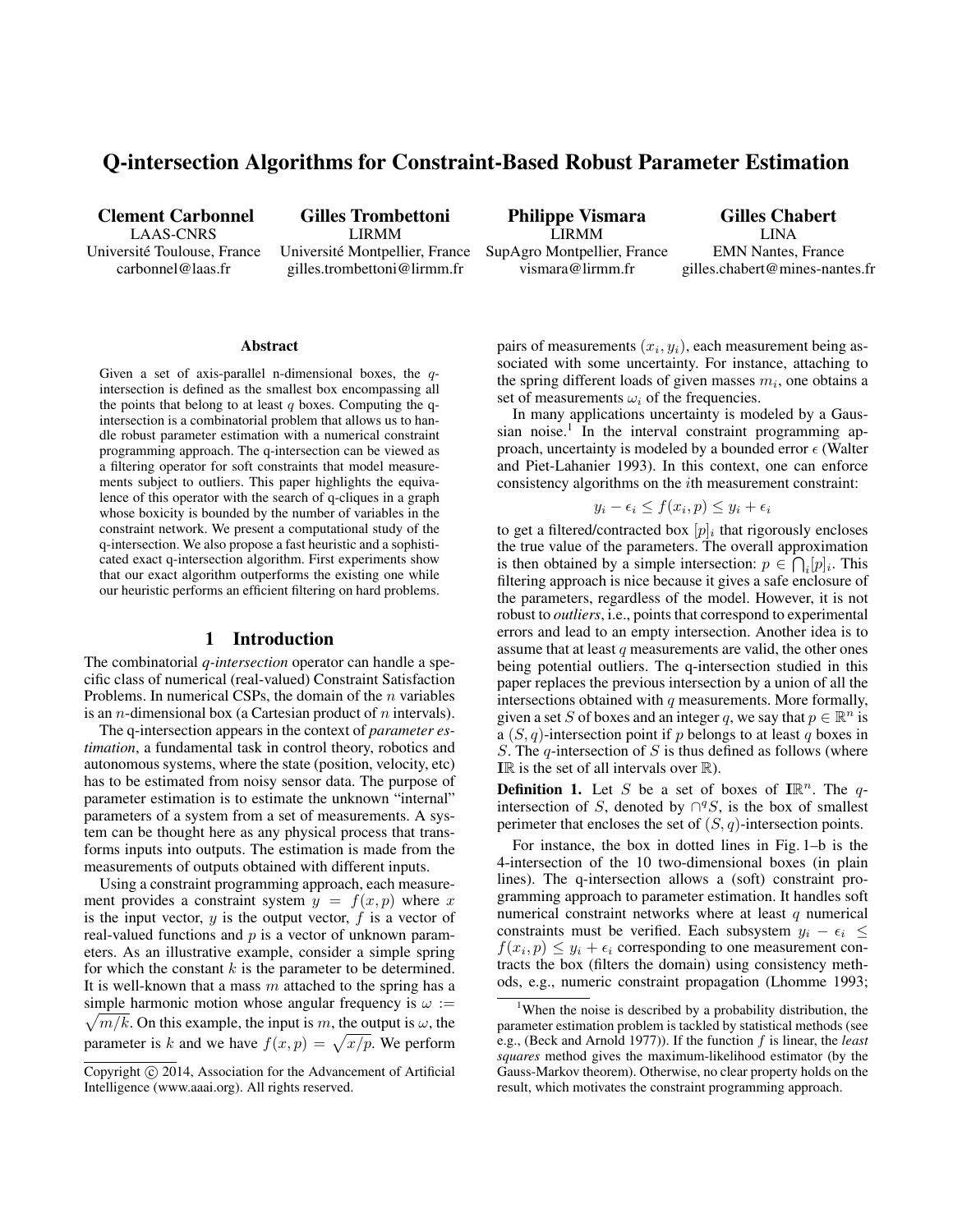



(a) A set  $S$  of 2-dimensional boxes

(b) The dashed box is  $\bigcap^4 S$ . Zones that belong to at least 4 boxes are darkened.

Figure 1: Illustration of q-intersection for  $q=4$ ,  $n=2$ .

Benhamou et al. 1999). Then, an operator computes the qintersection of all the filtered boxes. For some applications, these two steps are called at each node of a search tree.

The problem of parameter estimation with outliers in a bounded-error context has been introduced first in (Jaulin, Walter, and Didrit 1996), where the q-intersection has also been formalized. Our paper presents the first theoretical study of q-intersection, along with efficient incomplete and exact algorithms to handle this problem.

Intervals, boxes and orderings A closed interval is a set of the form  $[a, b] = \{x \in \mathbb{R} : a \leq x \leq b\}$ . For an interval  $I = [a, b]$ , we use the notation  $I = a$  and  $I = b$ . An *n*-dimensional box is a Cartesian product of *n* intervals, i.e., an element of  $\mathbb{IR}^n$ . The *i*th coordinate of a box B (an interval) is denoted by  $B[i]$ , and its *perimeter* is defined as  $|B| = \sum_{i=1}^{n} \overline{B[i]} - \underline{B[i]}$ . We call *direction* a couple  $(i, o)$ , where i is a dimension and  $o \in \{-, +\}$  is the orientation. For a box B, we denote  $\mathcal{L}^d(B)$  the left bound of B w.r.t. d, where  $\mathcal{L}^{d=(i,+)}(B) = B[i]$  and  $\mathcal{L}^{d=(i,-)}(B) = \overline{B[i]}$ . Symmetrically, we define  $\mathcal{R}^d(B)$ , the right bound of B w.r.t. d, where  $\mathcal{R}^{d=(i,+)}(B) = \overline{B[i]}$  and  $\mathcal{R}^{d=(i,-)}(B) = B[i]$ . We define the order  $\geq_o$  on R as  $\geq$  if  $o = +$ , and  $\leq$  if  $o = -$ . Given a direction  $d = (i, o)$  and a set of boxes  $S = {B<sub>i</sub>}<sub>i \in N</sub>$ , we denote by  $>_{d}$  the strict order on S such that  $\hat{B}_i >_d B_j$  if and only if  $(\mathcal{L}^d(B_i) >_o \mathcal{L}^d(B_j))$  or  $(\mathcal{L}^d(B_i) = \mathcal{L}^d(B_j)) \wedge (i > j).$ 

The q-intersection operator A straightforward exact algorithm for computing the q-intersection is the *grid algorithm* introduced in (Jaulin and Bazeille 2009). The core idea is described in Figure 2: using the projections of the boxes onto every axis, one can generate a grid of  $(2p - 1)^n$  cells, where  $p$  is the number of boxes and  $n$  is the number of dimensions. Note that for every  $x \in \mathbb{R}^n$  belonging to q boxes, there exists a cell  $C$  containing  $x$  that is included in at least q boxes. Therefore, the algorithm iterates through the cells, and computes the minimum-perimeter bounding box of all the cells that are included in at least  $q$  boxes. The overall complexity is  $O(np(2p - 1)^n)$ . This algorithm is polynomial if  $n$  is fixed, but not in the general case.

In practice the grid algorithm is rather slow, even for



Figure 2: Principle of the grid algorithm for  $q=2$ ,  $n=2$ . Cells contained in q boxes are dotted. The dashed box is  $\bigcap^2 S$ .



Figure 3: Principle of *projective filtering* for q=2, n=2. The method outputs the dashed box, a gross overestimate of  $\bigcap^2 S$ .

small values of  $n$ . Moreover, the  $q$ -intersection operator is typically used to filter the search space at each node of a search tree. Hence, if exact q-intersection algorithms are too slow for this task, computing a reasonable enclosure of  $\bigcap^q S$  may be satisfactory (provided it can be done in polynomial time). This can be achieved using a method first introduced in (Chew and Marzullo 1991), called here *projective filtering*, that solves the problem on each dimension independently. Formally, for each dimension  $i$ , the algorithm computes the projection  $S[i]$  of the boxes and solves the  $q$ intersection problem on  $S[i]$ . Since  $S[i]$  is a set of intervals each  $\bigcap^q S[i]$  can be computed in polynomial time (a specialized version of the grid algorithm is  $O(p \log(p))$ ). It is clear that  $(\bigcap^q S)[i] \subseteq (\bigcap^q S[i])$ , so  $\prod_{i \in (1..n)} (\bigcap^q S[i])$  is a valid enclosure of  $\bigcap^q S$ . The overall complexity is  $O(np \log(p))$ . Figure 3 illustrates the algorithm. This method has no guaranteed approximation ratio but can be fairly efficient on problems with few parameters (Jaulin and Bazeille 2009).

#### 2 Theoretical analysis

In this section we give a brief overview of the complexity of problems closely related to the q-intersection operator.

Given a set S of boxes, the *intersection graph* of S is the graph whose vertices are in one-to-one correspondence with the boxes in  $S$  and in which two vertices are adjacent if and only if the corresponding boxes have a non-empty intersection. In graph theory, the boxicity of a graph  $G$  is the least integer k such that G is the intersection graph of some set of  $k$ dimensional boxes. For instance, interval graphs are exactly the graphs of boxicity one. It has been observed in (Roberts 1969) that the boxicity is properly defined for every graph  $G = (V, E)$ , and satisfies  $box(G) \leq |V|$ . The next lemma follows from the fact that Roberts' proof is constructive.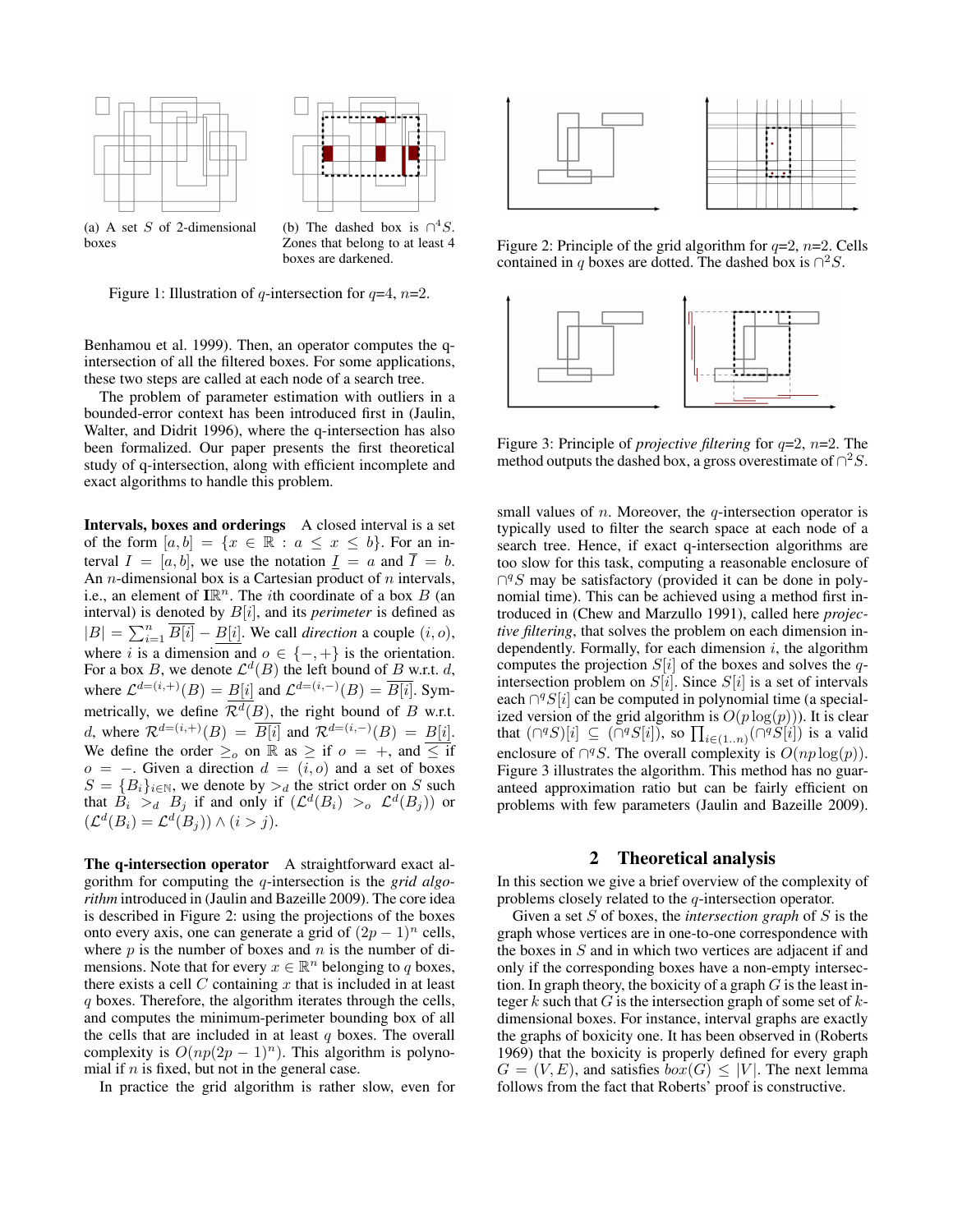Lemma 1. *There is a polynomial-time algorithm that takes as input a graph* G *and constructs a set* S *of boxes whose intersection graph is* G*.*

Given a set S of boxes of  $\mathbb{IR}^n$  and an integer q, we call QPOINT the problem of deciding if an  $(S, q)$ -intersection point exists. The following proposition will be instrumental.

Proposition 1. QPOINT *is NP-complete.*

*Proof.* A vector  $x \in \mathbb{R}^n$  contained in q boxes is a witness, so the problem is in NP. For hardness, we reduce from k-CLIQUE. For every instance  $\langle G = (V, E), k \rangle$  of  $k$ -CLIQUE, we can obtain a box-representation S of G in polynomial time using Lemma 1. If there is a (S,q) intersection point, then  $G$  has a  $k$ -clique by definition of the intersection graph. Conversely, if  $G$  has a  $k$ -clique, there exists a subset  $S' \subseteq S$  of size k whose members have a pairwise non-empty intersection. Since axis-parallel boxes are 2-Helly (Graham, Grötschel, and Lovász 1995), there exists an  $(S', q)$ -intersection point, which concludes the proof.

Recall that the initial goal behind the use of the  $q$ intersection is to reduce search space. Therefore, a natural conversion of the  $q$ -intersection operator into a decision problem takes as input a set of boxes S and asks whether  $|\bigcap^q S| \leq k$  for some fixed rational number (or integer) k. We call this problem k-QINTER, and QINTER-OPT the problem of determining the minimum k such that  $|\bigcap^q S| \leq k$ .

Theorem 1. k-QINTER *is coNP-complete for every* k *and* QINTER-OPT *is not polynomially approximable with a constant factor unless P = NP.*

*Proof.* For simplicity, we denote by k-coQINTER the complementary problem of k-QINTER. Since  $Q = \{x \in$  $\mathbb{R}^n$ : x is a  $(S, q)$ -intersection point} is a finite union of intersections of boxes, which are closed sets, Q is a closed set and contains 2n extremal points. If  $|\bigcap^{q} S| > k$ , then these extremal points provide a witness so k-coQINTER is in NP. For hardness, we reduce from QPOINT. Let  $I = (S, q)$  be an instance of QPOINT. We pick  $x \in \mathbb{R}^n$  such that for every point y that belongs to a box in  $S$ ,  $|x-y| \ge k+1$ . Then, we add a set  $S'$  of q identical boxes of perimeter  $k$  centered on x. By construction, the boxes from  $S'$  have an empty intersection with the boxes from S. We denote by  $I' = (S \cup S', q)$ the instance of k-coQINTER obtained. If there is a  $(S, q)$ intersection point, then  $\bigcap^q (S \cup S')$  must contain both x and a point contained in at least one box from S. By the choice of x, this implies  $|\bigcap^{q} (S \cup S')| > k$  and I' is a yes-instance. Conversely, if  $|\bigcap^{q} (S \cup S')| > k$  then  $\bigcap^{q} (S \cup S') \neq \bigcap^{q} S'$ because by construction  $|\bigcap^{q} S'| = k$ . Thus, there must exist an  $(S, q)$ -intersection point, and I is a yes-instance.

The second claim follows from the fact that the point  $x$ can be chosen to be arbitrarily distant from the boxes of S. Hence, if we force x to be at a distance larger than  $\epsilon k + 1$ from any box of S in every dimension, any polynomial  $\epsilon$ approximation algorithm would decide of the satisfiability of I, which is impossible unless  $P = NP$ .  $\Box$ 

Unless  $P = NP$ , these results rule out the prospect of polynomial time algorithms for the  $q$ -intersection operator, even if we are only looking for a constant-factor approximation. However, computing  $\bigcap^q S$  can be harder than computing  $|\bigcap^q S|$ , so the analysis is not fully satisfactory. We now show that the following problem already exhibits high complexity. QINTER-CHECK: Given a set  $S$  of boxes, an integer  $q$  and a box  $B$ , is the q-intersection of  $S$  equal to  $B$  ?

The class DP, introduced in (Papadimitriou and Yannakakis 1982), is the set of all decision problems that can be rephrased as the intersection of an NP problem and a coNP problem. Notorious DP-complete problems include CRITICAL-SAT, which asks whether a given CNF is unsatisfiable but removing any clause makes it satisfiable, or EXACT-CLIQUE, which is the problem of deciding whether the clique number of a graph is exactly  $k$ . Note that DP-complete problems are both NP-hard and coNP-hard.

#### Theorem 2. QINTER-CHECK *is DP-complete.*

*Proof.* We reduce from EXACT-CLIQUE. Consider an instance  $\langle G = (V, E), k \rangle$  of EXACT-CLIQUE: Does the largest clique in G has size exactly k? We have to compute, in polynomial time, a set of boxes  $S^f$  and a box  $\beta$  such that  $\bigcap^q S^f = \beta$  if and only if k is the clique number of G.

Using Lemma 1, we can build a set  $S$  of *n*-dimensional boxes  $(n = |V|)$  such that there exists an  $(S, k)$ -intersection point if and only if G has a clique of size k. Let  $B_h$  be the minimum-perimeter bounding box of  $S$ . We denote by  $G'$ the graph obtained by adding a universal vertex to  $G$  and we define  $S' = S \cup \{B_h\}$ . Since  $B_h$  intersects with all boxes in S, there exists an  $(S', k+1)$ -intersection point if and only if  $G'$  has a clique of size  $k + 1$ . For simplicity, we will assume that every point in a box from S' has coordinate in  $]-1, +1[$ for every dimension (if this is not the case, we can enforce it by scaling down  $S'$  and translating it closer to the origin).

We build an  $(n + 1)$ -dimensional instance of QINTER-CHECK as illustrated in the following figure  $(n = 2)$ :



For every dimension *i*, we define the set of boxes  $S_i^+$  that includes a box  $B_i^+$  for every  $B' \in S'$ , such that  $B_i^+[j] =$  $B'[j]$  for  $j < i$ ,  $B_i^+[i] = [1, 1]$ , and  $B_i^+[j] = B'[j-1]$  for  $j > i$ . Intuitively,  $S_i^+$  is a copy of  $S'$  extended to be  $(n+1)$ dimensional, in which all the boxes have width  $[1, 1]$  in the extra dimension *i*. Symmetrically, we define a set  $S_i^-$  for every dimension *i*, where  $B_i^-[i] = [-1, -1]$  for any box in  $S_i^-$ . Finally, we define  $S^*$  as an  $(n + 1)$ -dimensional extension of S setting  $B[n+1] = [2, 2]$  for the missing dimension.

Let  $S^f = \bigcup_{i=1..(n+1)} (S_i^+ \cup S_i^-) \cup S^*$  and  $\beta =$  $[-1, 1]^{n+1}$ . We will prove that  $\bigcap^{k+1} S^f = \beta$  if and only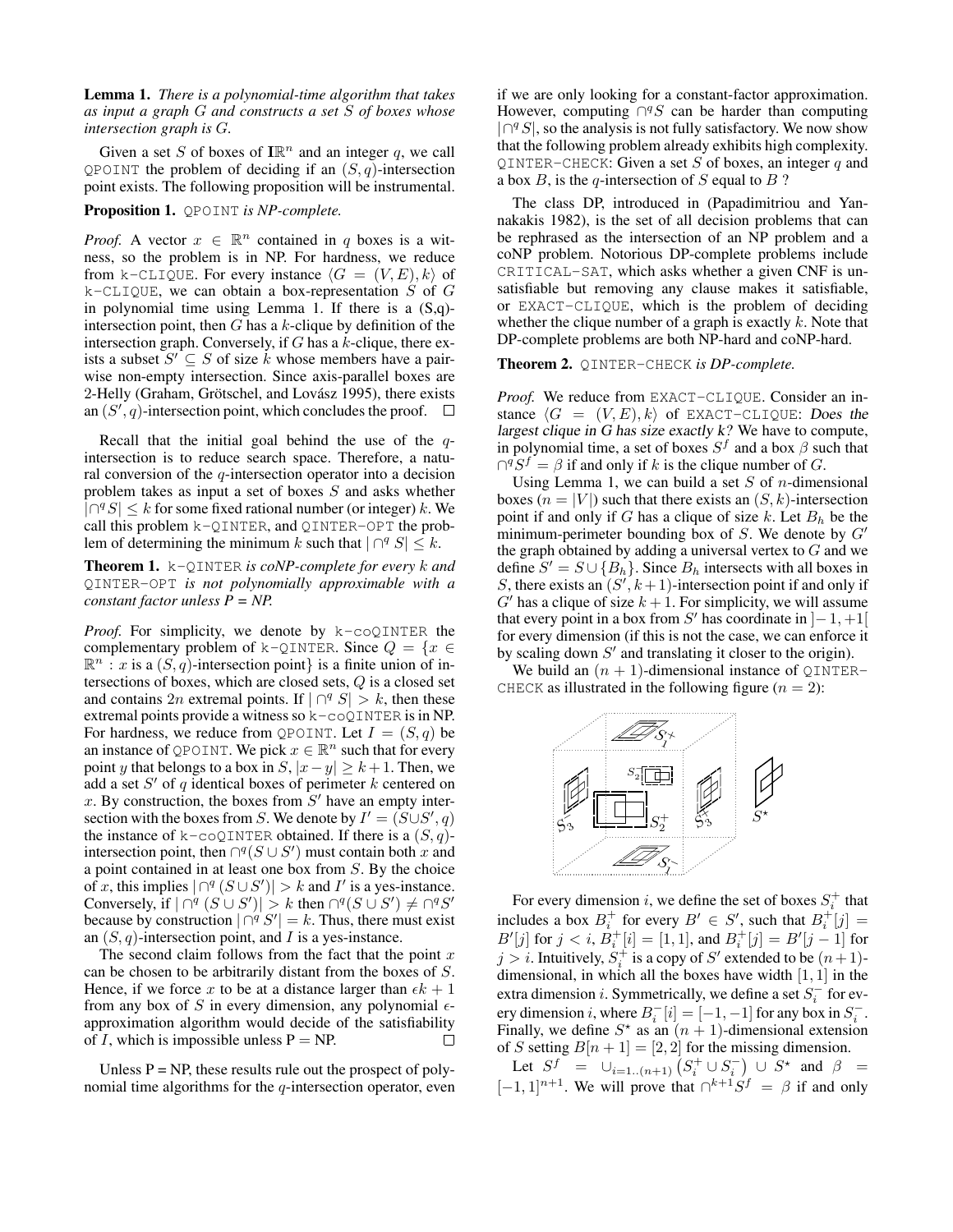if the clique number of  $G$  is  $k$ . Suppose the clique number of G is k. Then, every  $S_i^+$  (resp.  $S_i^-$ ) contains an  $(S^f, k+1)$ -intersection point, but  $S^*$  does not (because  $G'$ has a  $(k + 1)$ -clique, but not G). Therefore, for each dimension *i*, there is a pair of  $(S^f, k + 1)$ -intersection points  $x_i^+, x_i^-$  such that  $x_i^+$   $[i] = 1$  and  $x_i^ [i] = -1$ . Since every box of  $S^f \backslash S^*$  has its coordinates in  $[-1, 1]$ , we have  $\bigcap^{k+1}S^f = \bigcap^{k+1}(S^f \setminus S^*) = [-1, 1]^{n+1}$ . The converse implication is similar : if  $\bigcap^{k+1}S^f = [-1,1]^{n+1}$ , then there is no  $(S^*, k+1)$ -intersection point, thus  $\tilde{G}$  has no  $(k+1)$ clique. Furthermore, for every i there exists an  $(S_i^+, k +$ 1)-intersection point, and by construction an  $(S', \hat{k} + 1)$ intersection point, which means that  $G$  has a  $k$ -clique.

The above proof only shows hardness. For membership in DP, an instance  $(S, q, B)$  of QINTER-CHECK is a yesinstance if and only if (a) there is an  $(S, q)$ -intersection point on each face of B (clearly in NP) and (b) there is no  $(S, q)$ intersection point outside B (which is a coNP problem).  $\Box$ 

### 3 (q-1)-core filtering and greedy coloring

We first propose a new polynomial-time heuristic algorithm for the  $q$ -intersection problem, based on the intersection graph  $G$  of the box set  $S$ . Even if the intersection graph alone does not capture the whole problem geometry, it is a convenient structure supporting many efficient operations.

Observe that the boxes which are not part of a  $q$ -clique in G can be safely removed since they cannot contain an  $(S, q)$ intersection point. While deciding whether a given vertex is part of a  $q$ -clique is NP-hard, weaker elimination rules can be applied in polynomial time. A simple necessary condition for a vertex to be in a  $q$ -clique is that it must belong to the  $(q - 1)$ -core of G, defined as the largest induced subgraph of G whose vertices have degree at least  $q - 1$ . If G has p vertices and m edges, the  $(q-1)$ -core of G can be computed in time  $O(m + p)$  (Batagelj and Zaversnik 2011).

We can improve this filtering with a greedy coloring run in every direction. For any coloring, each clique of the intersection graph must contain one vertex of color at least q. Therefore, if for a given direction  $d$  (for instance going "from left to right") we perform a greedy coloring of the boxes using the order  $\lt d$ , the left bound of the first box with color q will be smaller than the left bound of  $\bigcap^q S$ . Our algorithm coreF (Algorithm 1) repeats that procedure on all 2n directions to obtain a valid enclosure of  $\bigcap^q S$ .

The overall complexity of the procedure coreF is  $O(np^2 + m + p + np \log(p) + nm) = O(np^2)$ , to be compared to the complexity  $O(np \log(p))$  of projective filtering. Proposition 2. coreF *is strictly stronger than projective filtering.*

*Proof.* We first prove that coreF is at least as tight as projective filtering. Let  $i$  be a dimension. We will prove that  $\bigcap^q S[i] \le L[i]$  (the proof  $\overline{\bigcap^q S[i]} \ge R[i]$  is symmetric). By construction of  $L[i]$ , we know that the box  $B$  colored with q (where  $L[i] = \mathcal{L}^d(B)$ ) is adjacent to  $q-1$  boxes in G (these boxes are colored with 1.. $(q - 1)$ ). So B intersects with  $q - 1$  boxes whose left bound is smaller or equal to  $L[i]$ . Hence  $L[i]$  is a  $(S[i], q)$ -intersection point.

|  | <b>Algorithm 1:</b> $coreF(S, q)$ |  |  |  |  |
|--|-----------------------------------|--|--|--|--|
|--|-----------------------------------|--|--|--|--|

**Data:** A set S of  $p$  n-dimensional boxes, an integer  $q$ 

- 1  $G \leftarrow$  The intersection graph of S
- 2  $G \leftarrow$  The (q-1)-core of  $G$
- 3 Remove from  $S$  all the boxes that are no longer in  $G$
- 4 for  $i = 1..n$  do
- 5 Perform a greedy coloring with respect to  $\lt_{d=(i,+)}$
- 6  $\left| L[i] \leftarrow$  The left bound of the first box with color q
- Perform a greedy coloring with respect to  $\lt_{d=(i,-)}$
- $R[i] \leftarrow$  The right bound of the first box with color q
- **9 return**  $[L[1], R[1]] \times ... \times [L[n], R[n]]$

A simple example on which coreF computes a strictly tighter box than projective filtering comes with the 3 following rectangles:  $B_1 = [0, 3] \times [0, 1], B_2 = [0, 1] \times [0, 3]$  and  $B_3 = [2, 3] \times [2, 3]$ . For  $q = 2$ , coref returns  $[0, 1] \times [0, 1]$ while projective filtering returns  $[0, 3] \times [0, 3]$ . П

### 4 Exact algorithm

In this section we present a new exact algorithm for the  $q$ intersection operator. Like coreF, the algorithm operates mainly on the intersection graph but makes an efficient use of the geometric information available through the boxes.

By the Helly property, the  $q$ -cliques of the intersection graph  $G$  are in one-to-one correspondance with the sets of q boxes that share a common point. Therefore, the  $q$ intersection can be computed by enumerating the  $q$ -cliques of  $G$ : starting from an empty box  $H$ , for each q-clique found with associated boxes  $B_1, ..., B_q$  we expand H to include  $B_1 \cap ... \cap B_q$ . Once every q-clique has been processed, H contains every  $(S, q)$ -intersection point and has minimum perimeter, so  $H = \bigcap^q S$ . This enumeration procedure can then be improved by a Branch-and-*Bound*. Consider the search tree whose depth- $k$  nodes are exactly the cliques of size  $k$ , and the children of a node labeled with a clique  $C$  are labeled with cliques of the form  $\{C\cup v\}$ . At each node, if the intersection  $U$  of the boxes associated with the current clique is such that  $U \subseteq H$ , we know that no q-clique originating from this branch can improve  $H$  and we can backtrack.

To be efficient in practice, this B&B must be able to generate good bounds quickly. It appears that if the goal is only to compute  $\mathcal{L}^d(\bigcap^q S)$  for some direction d (which corresponds to a single face of  $\bigcap^q S$ ), simple branching rules can guarantee that the first q-clique found determines  $\mathcal{L}^d(\bigcap^q S)$ .

Therefore, despite the potential redundancy, the best  $q$ intersection algorithm we have devised runs  $2n$  times the "directional" B&B, i.e., once for each direction/face.

**Strategy for one face** Let us fix a direction  $d = (i, o)$ . Let  $Q$  be the set of all possible nonempty intersections of  $q$ boxes from S. The goal is to compute  $\mathcal{L}^d(\bigcap^q S)$ , defined by:

$$
\mathcal{L}^d(\bigcap^q S) = \min_{Q \in \mathcal{Q}}^{\geq_o} \mathcal{L}^d(Q) \tag{1}
$$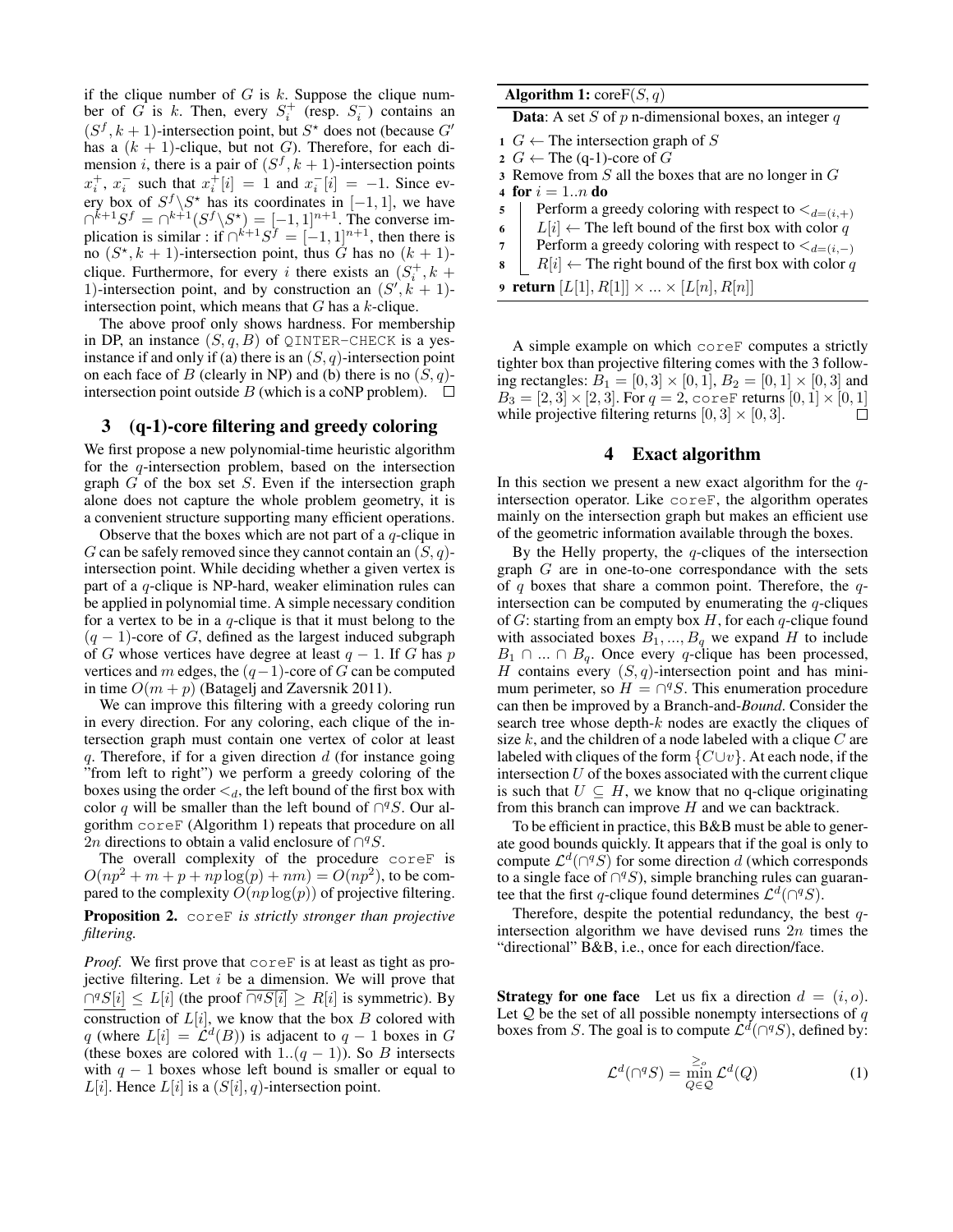Furthermore, it is easy to prove that every  $Q \in \mathcal{Q}$  satisfies:

$$
\mathcal{L}^d(Q) = \max_{B \text{ s.t. } Q \subseteq B} \mathcal{L}^d(B)
$$
 (2)

Geometrically, it means that the left bound of  $Q$  is the left bound of the rightmost box used to compute the intersection Q. It follows that the optimal intersection  $Q_{\text{min}}$  for a direction  $d$  is such that the left bound of its rightmost box is minimum. More formally:

$$
\mathcal{L}^d(\bigcap^q S) = \min_{Q \in \mathcal{Q}} \left( \max_{B \text{ s.t. } Q \subseteq B} \mathcal{L}^d(B) \right) \tag{3}
$$

Thus, if we consider one box  $B$  at a time in increasing order w.r.t.  $\geq_d$  and ask for each one: "Is B the rightmost box of some intersection  $Q$  of  $q$  boxes?", then the first positive answer will provide  $\mathcal{L}^d(\bigcap^q S)$ .

The subproblem solved for each box  $B$  is equivalent to decide whether there exists an  $(S', q-1)$ -intersection point, where  $S' = \{B' \in S | (B' \lt d \mid B) \wedge (B' \cap B \neq \emptyset) \},$ which is a standard  $(q - 1)$ -clique problem on the intersection graph of  $S'$ . On a side note, since graphs of boxicity *n* have at most  $O((2p)^n)$  maximal cliques (Chandran, Francis, and Sivadasan 2010), the  $(q-1)$ -clique subproblems are solvable in polynomial time if  $n$  is fixed.

Bound propagation and nogoods Each run of the onedirection algorithm provides valuable information that can be reused for the next calls to avoid redundant computations.

First, if we have an intersection  $Q \in \mathcal{Q}$  such that  $\mathcal{L}^d(\bigcap^q S) = \mathcal{L}^d(Q)$  (obtained after the treatment of one face), it is clear that any box  $B \in S$  such that  $\mathcal{R}^d(B) <_{\text{o}}$  $\mathcal{L}^d(Q)$  cannot contain any  $(S, q)$ -intersection point, and hence can be removed from the data set. Second, we also know that any intersection  $Q$  of  $q$  boxes found provides an upper bound for any other direction  $d' = (i', o')$ : thus, we can ignore any box B such that  $\mathcal{L}^{d'}(B) \geq_{o'} \mathcal{L}^{d'}(Q)$  when studying  $d'$ . The boxes removed by the second rule depend on the direction  $d'$  studied, which forces to use sets of allowed boxes that are specific to each direction. Figure 4– (a) illustrates both rules. The rule 1 definitely eliminates the rectangle 1 which is entirely in the left side of the hached region. The rule 2 is applied just before determining the bottom face of  $\bigcap^4 S$  and states that we can ignore the rectangle 2, since it is completely in the top side of the hached area.

In addition, no  $(S', q)$ -intersection point may exist for any set S' of boxes such that  $\forall B \in S', \mathcal{L}^d(B) <_o \mathcal{L}^d(Q)$  (Figure 4). It may happen that subproblems to be solved in the remaining directions involve box sets with this property, and we want to avoid this situation. Thus, when one optimal intersection Q is determined for some direction  $d = (i, o)$ , the maximal set of boxes  $S_d^N = \{ B \in S | \mathcal{L}^d(B) <_o \mathcal{L}^d(Q) \}$ is stored as a nogood. Then, each time we solve a  $q$ -clique subproblem over some box set  $S'$ , we perform a preliminary inclusion check  $S' \subseteq S_d^N$  for all processed d, and skip the subproblem if at least one inclusion is true. Figure 4–(b) illustrates the nogood recording after having found an optimal 4-intersection for the left face. No subset  $S'$  of the colored boxes (whose left face appears before the darkened rectangle) can contain an  $(S', q)$ -intersection point.



Figure 4: (a) Example of bound propagation and (b) nogood management after the determination of the leftmost 4 intersection (w.r.t d) of 2D boxes.

The algorithm The complete procedure for computing the  $q$ -intersection is summarized in Algorithm 2.  $H$  is the minimum-perimeter bounding box of the nonempty intersections of q boxes found by the algorithm, and is updated everytime a new intersection is found using the procedure MinBoundingBox.  $N$  is the set of nogoods. For every d,  $\mathcal{A}[d]$  is the set of allowed boxes for the direction d. The subprocedure FindMinQ (Algorithm 3) is the algorithm detailed in the section "Strategy for one face". Propagate implements the propagation mechanisms discussed above (the two rules and nogood management). Find\_Clique is a black-box clique solver that takes as input a graph and an integer k, and returns either a k-clique or  $\emptyset$  if none exists. The correctness of  $QInter2$  follows from (3).

|                | <b>Algorithm 2:</b> QInter2(S, q)                                                      |  |  |  |
|----------------|----------------------------------------------------------------------------------------|--|--|--|
|                | <b>Data:</b> A set S of boxes, an integer q                                            |  |  |  |
|                | $1 H \leftarrow \emptyset$ ; $\mathcal{N} \leftarrow \emptyset$                        |  |  |  |
|                | <b>2 for</b> $d \in all$ directions <b>do</b> $\mathcal{A}[d] \leftarrow S$            |  |  |  |
|                | 3 for $d \in all$ directions do                                                        |  |  |  |
| $\overline{4}$ | $Q \leftarrow$ FindMinQ( $\mathcal{A}[d], q, d, \mathcal{N}$ )                         |  |  |  |
|                | 5   if $Q \neq \emptyset$ then $H \leftarrow$ MinBoundingBox(H, Q)                     |  |  |  |
|                | $6 \mid$<br><b>else if</b> d is the first direction <b>then</b> return $\emptyset$     |  |  |  |
| $\overline{7}$ | $\vert (A, \mathcal{N}) \leftarrow$ Propagate $(S, \mathcal{A}, H, Q, d, \mathcal{N})$ |  |  |  |
|                | s return $H$                                                                           |  |  |  |
|                |                                                                                        |  |  |  |

| <b>Algorithm 3:</b> FindMinQ(S, q, d, N)                                                    |  |  |  |  |
|---------------------------------------------------------------------------------------------|--|--|--|--|
| <b>Data:</b> A set S of boxes, an integer q, a direction $d$ , a set                        |  |  |  |  |
| of nogoods $\mathcal N$                                                                     |  |  |  |  |
| <b>Result:</b> An intersection Q of q boxes optimal for d                                   |  |  |  |  |
| 1 Order S in the ascending order according to $\geq_d$                                      |  |  |  |  |
| 2 for $j = q_{\cdot}  S $ do                                                                |  |  |  |  |
| $B \leftarrow S[j]$ ; $N \leftarrow \{B' \in S   B >_d B', B \cap B' \neq \emptyset\}$<br>3 |  |  |  |  |
| if $\sharp N' \in \mathcal{N}$ s.t. $N \subseteq N'$ then                                   |  |  |  |  |
| $G \leftarrow$ The intersection graph of N<br>5                                             |  |  |  |  |
| $C \leftarrow$ Find_Clique $(G, q-1)$<br>6                                                  |  |  |  |  |
| if $C \neq \emptyset$ then return $\bigcap_{B_i \in C} B_i$                                 |  |  |  |  |
| 8 return Ø                                                                                  |  |  |  |  |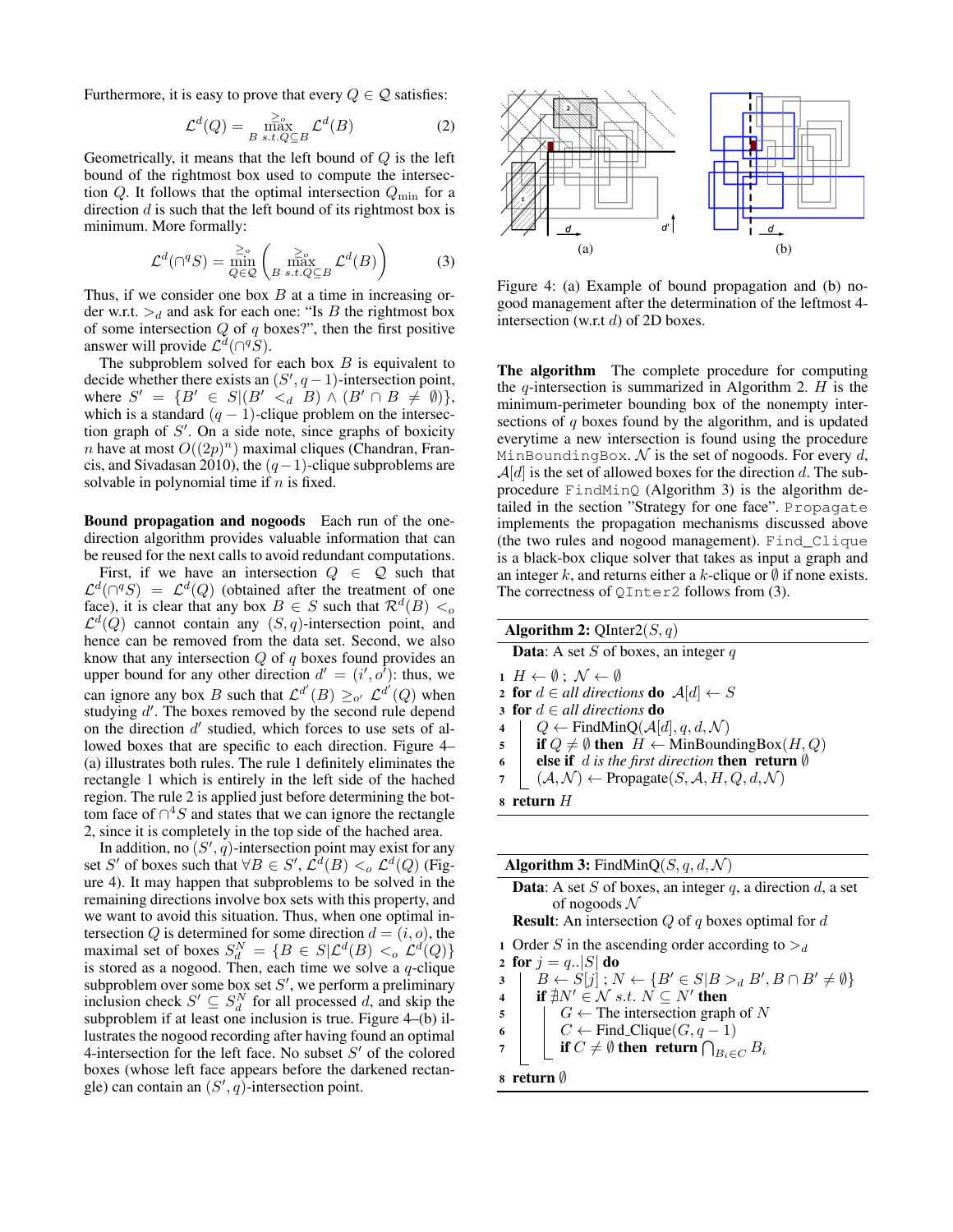### 5 Implementation and first experiments

We have implemented the projective filtering, coreF and QInter2 in the C++ numerical constraint programming library Ibex (Chabert and Jaulin 2009; Chabert 2014), which originally shipped with the grid algorithm. Q-clique problems are solved using Cliquer (Ostergard 2002). All experiments have been performed on a 2.2Ghz Intel Core i7.

Comparison of exact algorithms We have compared QInter2 with the grid algorithm on randomly generated instances. The center of each of the  $p$  boxes in  $S$  and its radius in every dimension are uniformly drawn in [0, L]. In practice, the instances obtained using this method exhibit an abrupt phase transition: there exists a value  $q_c$  such that for  $q \lt \lbrace q_c, \bigcap^q S$  is roughly  $[0, L]^n$ , for  $q \gt \lbrace q_c \bigcap^q S$  is trivially empty, and for  $q \sim q_c$  the q-intersection problem is very hard. The value  $q_c$  can be controlled by multiplying the size of each box by a scaling factor. The two values of  $q_c$  we have studied are 0.3 p (many outliers) and 0.8 p (few outliers). The corresponding scaling factor (for transforming each random instance into a difficult one) is determined empirically. We have run the grid algorithm and QInter2 on a selection of such instances, with  $q \sim q_c$ , and Table 1 summarizes the runtimes obtained.<sup>2</sup> Heuristics are not included as they always return a large and inaccurate enclosure of  $\bigcap^q S$ .

| $\eta$         | $\boldsymbol{p}$ | q%  | grid (Ibex)  | OInter <sub>2</sub> |
|----------------|------------------|-----|--------------|---------------------|
| 2              | 100              | 0.8 | 0.67         | 0.01                |
| $\overline{2}$ | 300              | 0.8 | 17.8         | 0.57                |
| $\overline{c}$ | 600              | 0.8 | 147          | 8.53                |
| 6              | 100              | 0.8 | >3,600       | 0.05                |
| 6              | 500              | 0.3 | >3,600       | 3.55                |
| 6              | 500              | 0.8 | >3,600       | 16.6                |
| 15             | 500              | 0.3 | >3,600       | 213                 |
| 25             | 100              | 0.8 | >3.600       | 0.13                |
| 25             | 200              | 0.3 | >3,600       | 1.98                |
| 25             | 200              | 0.8 | >3,600       | 1.58                |
| 25             | 300              | 0.3 | >3,600       | 379                 |
| 50             | 100              | 0.8 | $\geq 3,600$ | 0.42                |

Table 1: Comparison of the grid algorithm and QInter2 on random instances. Running times are expressed in second.

In the light of these results it is clear that QInter2 significantly outperforms the grid algorithm, which is extremely inefficient in high dimension. Furthermore, during the experiments used to determine the correct scaling factor, it has appeared that QInter2 solves immediately easy instances (where q differs from  $q_c$ ) while the grid algorithm is still very slow. Note that we cannot deduce an accurate correlation between values of parameters and the performance of our algorithm, as this experiment is only based on a preliminary sampling of difficult instances.

Comparison of heuristic propagators In this experiment we have compared our heuristic coreF with projective fil-

tering in the broader context of parameter estimation. The n-dimensional localization problem is defined by a target  $T \in \mathbb{R}^n$  of unknown position and a set of beacons, whose coordinates are known. Each beacon provides an estimation of the distance between itself and  $T$ , possibly erroneous, and the goal is to compute the coordinates of  $T$  assuming at least q beacons provided valid estimations.

This problem can be solved using constraint programming and  $q$ -intersection. The algorithm is a standard tree search where  $q$ -intersection is used multiple times at each node to prune search space. The reader can refer to (Jaulin and Bazeille 2009) for a detailed description of the procedure.

In our instances,  $T$  and the positions of the beacons are drawn uniformly in  $[0, L]$ . Then, slightly more than q beacons make a correct measurement and return a thin interval that contains the right value. The other beacons return a random thin interval. We ran the optimization procedure using both heuristics, and measured the size of the search tree (to estimate the filtering power of the q-intersection algorithms) and the total running time. Table 2 summarizes our results.

|                  |                  |       | projF   |         | coreF   |         |
|------------------|------------------|-------|---------|---------|---------|---------|
| $\boldsymbol{n}$ | $\boldsymbol{p}$ | $q\%$ | time(s) | #br     | time(s) | #br     |
| $\overline{2}$   | 500              | 0.2   | 0.23    | 39      | 0.21    | 23      |
| $\overline{2}$   | 500              | 0.5   | 0.08    | 15      | 0.17    | 13      |
| 2                | 500              | 0.8   | 0.04    | 13      | 0.21    | 13      |
| 4                | 500              | 0.2   | 147     | 25,944  | 83.5    | 9,770   |
| $\overline{4}$   | 500              | 0.5   | 0.48    | 84      | 1.03    | 46      |
| 4                | 500              | 0.8   | 0.08    | 19      | 0.58    | 18      |
| 6                | 200              | 0.2   | 2,200   | 727,134 | 1,292   | 355,999 |
| 6                | 200              | 0.5   | 22.13   | 9,070   | 18.74   | 3,598   |
| 6                | 200              | 0.8   | 1.02    | 401     | 2.68    | 275     |

Table 2: Time to compute the position of  $T$  using various q-intersection algorithms. projF denotes the projective filtering, and # br is the number of branches in the search tree.

Our experiments show that the use of coreF over projective filtering is beneficial on the difficult instances tested (which happen to be the ones with the largest number of outliers), cutting both the size of the search tree and running times. However, easy instances are better handled by projective filtering. Exact algorithms are not included as they are generally not competitive, even though QInter2 beats projective filtering on the hardest instance tested (n=6,p=200).

## 6 Conclusion

This paper has presented the first theoretical analysis of the q-intersection operator. We have proven that QINTER-CHECK is DP-complete and proposed incomplete and exact algorithms to handle the q-intersection problem. Experiments on instances randomly generated confimed that our QInter2 algorithm outperforms the existing grid algorithm and suggest that our new heuristic does well on problems with many outliers. A future work would embed our new algorithms in real robust parameter estimation applications.

<sup>&</sup>lt;sup>2</sup>The code and instances of our experiments are available in the release 2.1.2 (and subsequent) of IBEX (www.ibex-lib.org).